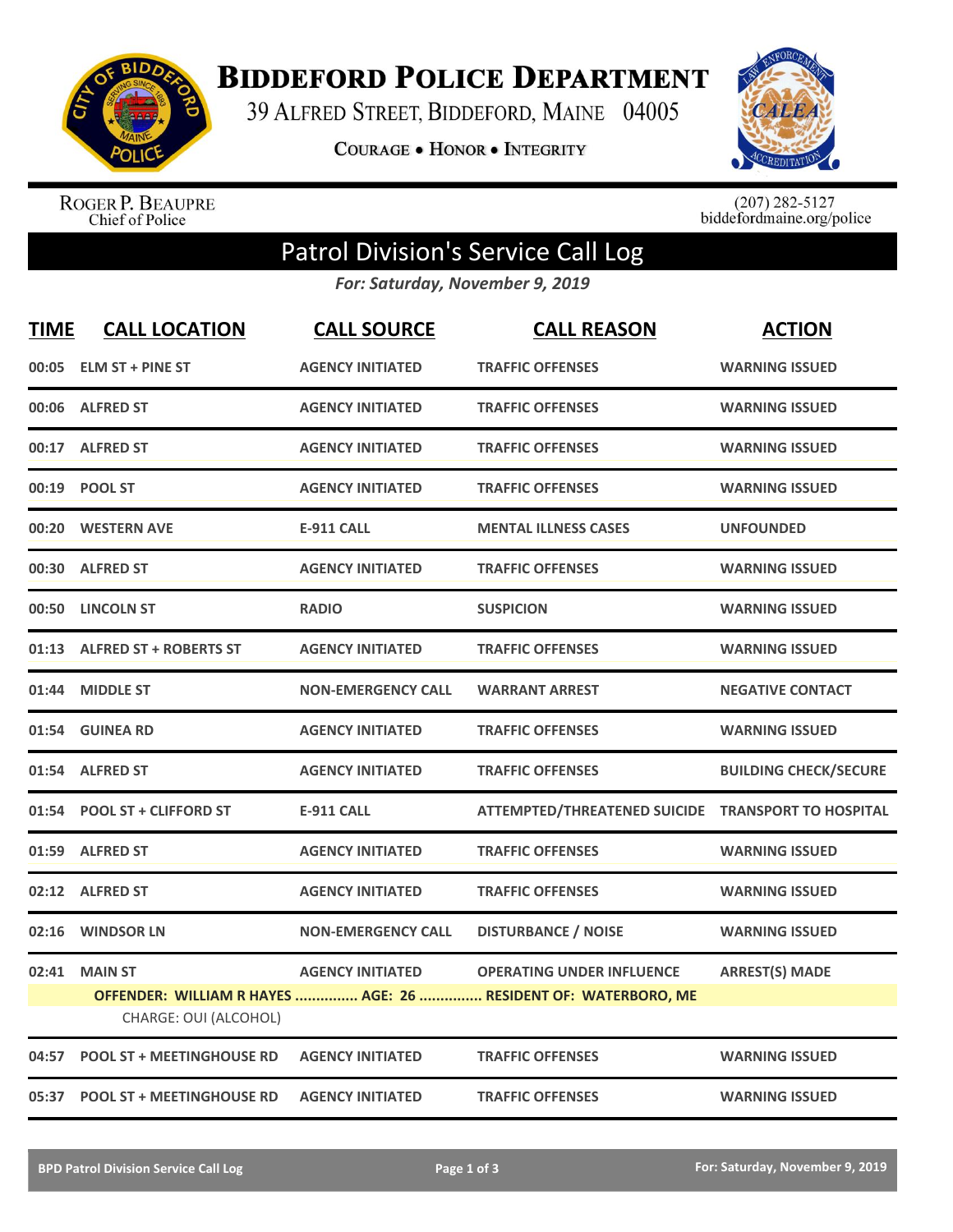| <b>TIME</b> | <b>CALL LOCATION</b>                                 | <b>CALL SOURCE</b>        | <b>CALL REASON</b>                     | <b>ACTION</b>             |
|-------------|------------------------------------------------------|---------------------------|----------------------------------------|---------------------------|
|             | 05:39 CLEAVES ST                                     | <b>E-911 CALL</b>         | <b>ANIMAL COMPLAINT</b>                | <b>SERVICES RENDERED</b>  |
|             | 07:13 ALFRED ST                                      | <b>AGENCY INITIATED</b>   | <b>TRAFFIC OFFENSES</b>                | <b>VSAC ISSUED</b>        |
|             | 07:26 MAIN ST                                        | <b>AGENCY INITIATED</b>   | <b>TRAFFIC OFFENSES</b>                | <b>WARNING ISSUED</b>     |
|             | 07:47 ARENA DR + ALFRED ST                           | <b>AGENCY INITIATED</b>   | <b>TRAFFIC OFFENSES</b>                | <b>VSAC ISSUED</b>        |
|             | 07:50 RIVER RD + LITTLE HOUSE OF PR AGENCY INITIATED |                           | <b>TRAFFIC OFFENSES</b>                | <b>WARNING ISSUED</b>     |
|             | 08:25 WEST ST + GRAHAM ST                            | <b>AGENCY INITIATED</b>   | <b>TRAFFIC OFFENSES</b>                | <b>WARNING ISSUED</b>     |
|             | 08:34 ADAMS ST                                       | <b>NON-EMERGENCY CALL</b> | <b>FIGHTS</b>                          | <b>REPORT TAKEN</b>       |
|             | 08:45 LAMBERT ST                                     | <b>NON-EMERGENCY CALL</b> | <b>ASSIST PD AGENCY</b>                | <b>NEGATIVE CONTACT</b>   |
|             | 09:02 ELM ST                                         | <b>AGENCY INITIATED</b>   | <b>TRAFFIC OFFENSES</b>                | <b>WARNING ISSUED</b>     |
|             | 09:18 ALFRED ST                                      | <b>NON-EMERGENCY CALL</b> | <b>DRUNKENNESS</b>                     | <b>FIELD INTERVIEW</b>    |
|             | 09:25 GERTRUDE AVE                                   | <b>NON-EMERGENCY CALL</b> | <b>ANIMAL COMPLAINT</b>                | <b>SERVICES RENDERED</b>  |
|             | 09:29 WEST ST + GERTRUDE AVE                         | <b>AGENCY INITIATED</b>   | <b>TRAFFIC OFFENSES</b>                | <b>VSAC ISSUED</b>        |
| 09:45       | <b>WENTWORTH ST</b>                                  | <b>NON-EMERGENCY CALL</b> | <b>HARASSMENT</b>                      | <b>WARNING ISSUED</b>     |
|             | 09:58 WEST ST + PRISCILLA AVE                        | <b>AGENCY INITIATED</b>   | <b>TRAFFIC OFFENSES</b>                | <b>WARNING ISSUED</b>     |
|             | 10:04 WESTFIELD ST                                   | <b>E-911 CALL</b>         | <b>DEATH ATTENDED &amp; UNATTENDED</b> | <b>REPORT TAKEN</b>       |
|             | 10:06 WEST ST                                        | <b>AGENCY INITIATED</b>   | <b>TRAFFIC OFFENSES</b>                | <b>WARNING ISSUED</b>     |
|             | 10:15 LINCOLN ST                                     | E-911 CALL                | 911 MISUSE                             | <b>NEGATIVE CONTACT</b>   |
|             | 10:40 LEON ST                                        | <b>NON-EMERGENCY CALL</b> | <b>CHECK WELFARE</b>                   | <b>NEGATIVE CONTACT</b>   |
|             | 11:00 ALFRED ST                                      | <b>WALK-IN AT STATION</b> | <b>COURT ORDERED CHECK IN</b>          | <b>SERVICES RENDERED</b>  |
|             | 11:06 JEFFERSON ST                                   | <b>E-911 CALL</b>         | <b>DOMESTIC COMPLAINTS</b>             | <b>SERVICES RENDERED</b>  |
|             | <b>11:36 GREEN ST</b>                                | E-911 CALL                | <b>ALL OTHER</b>                       | <b>NO ACTION REQUIRED</b> |
|             | 13:58 VICTORY AVE                                    | <b>WALK-IN AT STATION</b> | <b>CRIM THREAT / TERRORIZING</b>       | <b>REPORT TAKEN</b>       |
|             | 14:23 WEST ST                                        | <b>E-911 CALL</b>         | 911 MISUSE                             | <b>SERVICES RENDERED</b>  |
|             | 14:47 GEORGE ST                                      | <b>NON-EMERGENCY CALL</b> | <b>BURGLARY OF A MOTOR VEHICLE</b>     | <b>REPORT TAKEN</b>       |
|             | 14:55 ALFRED ST                                      | <b>NON-EMERGENCY CALL</b> | <b>DOMESTIC COMPLAINTS</b>             | <b>NEGATIVE CONTACT</b>   |
|             | 15:38 STATE ST                                       | <b>E-911 CALL</b>         | 911 MISUSE                             | <b>NEGATIVE CONTACT</b>   |